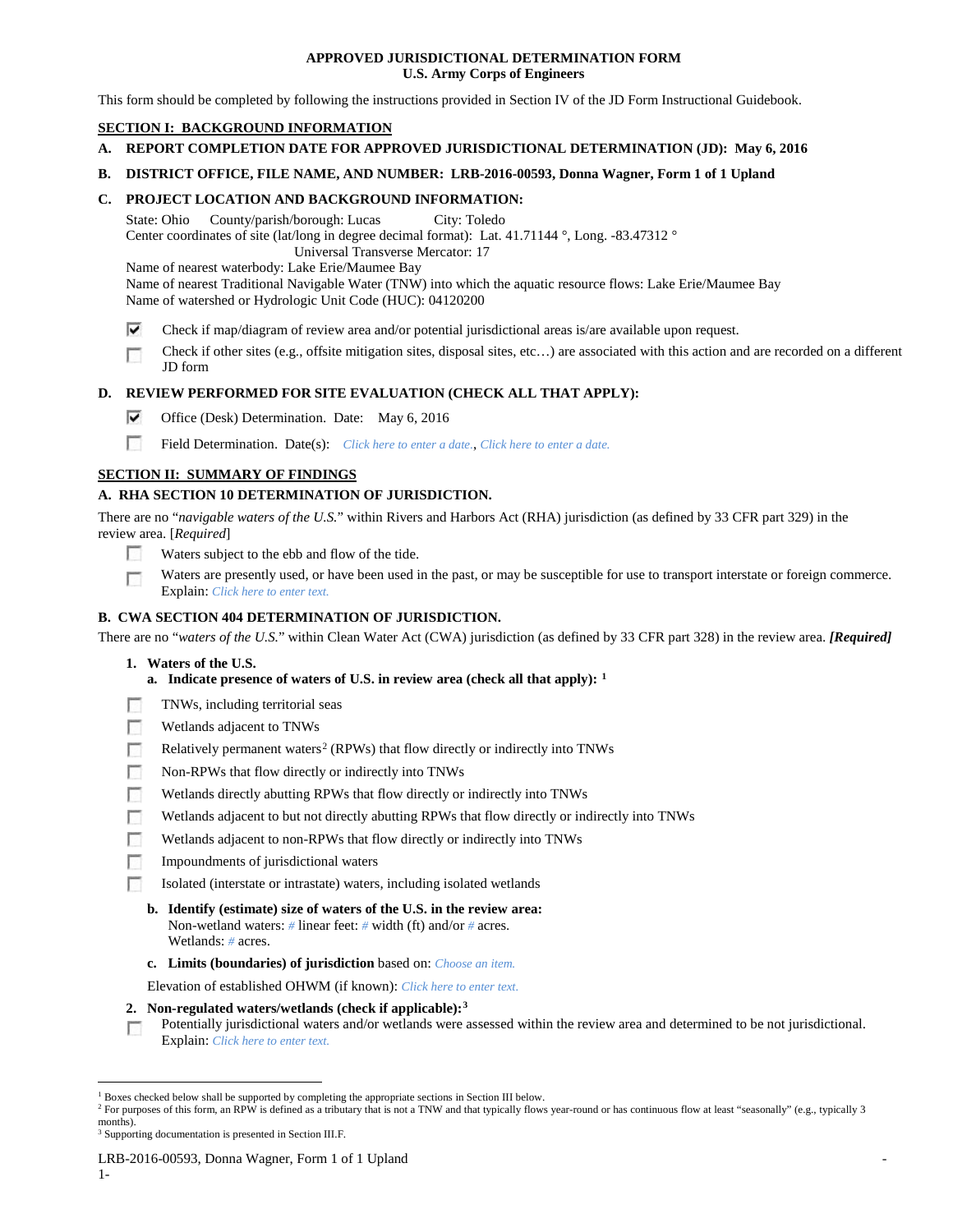#### **SECTION III: CWA ANALYSIS**

### **A. TNWs AND WETLANDS ADJACENT TO TNWs**

**The agencies will assert jurisdiction over TNWs and wetlands adjacent to TNWs. If the aquatic resource is a TNW, complete Section III.A.1 and Section III.D.1. only; if the aquatic resource is a wetland adjacent to a TNW, complete Sections III.A.1 and 2 and Section III.D.1.; otherwise, see Section III.B below**.

- **1. TNW**  Identify TNW: *Click here to enter text.* Summarize rationale supporting determination: *Click here to enter text.*
- **2. Wetland adjacent to TNW** Summarize rationale supporting conclusion that wetland is "adjacent": *Click here to enter text.*

# **B. CHARACTERISTICS OF TRIBUTARY (THAT IS NOT A TNW) AND ITS ADJACENT WETLANDS (IF ANY):**

**This section summarizes information regarding characteristics of the tributary and its adjacent wetlands, if any, and it helps determine whether or not the standards for jurisdiction established under Rapanos have been met.** 

**The agencies will assert jurisdiction over non-navigable tributaries of TNWs where the tributaries are "relatively permanent waters" (RPWs), i.e. tributaries that typically flow year-round or have continuous flow at least seasonally (e.g., typically 3 months). A wetland that directly abuts an RPW is also jurisdictional. If the aquatic resource is not a TNW, but has year-round (perennial) flow, skip to Section III.D.2. If the aquatic resource is a wetland directly abutting a tributary with perennial flow, skip to Section III.D.4.**

**A wetland that is adjacent to but that does not directly abut an RPW requires a significant nexus evaluation. Corps districts and EPA regions will include in the record any available information that documents the existence of a significant nexus between a relatively permanent tributary that is not perennial (and its adjacent wetlands if any) and a traditional navigable water, even though a significant nexus finding is not required as a matter of law.**

**If the waterbody[4](#page-1-0) is not an RPW, or a wetland directly abutting an RPW, a JD will require additional data to determine if the waterbody has a significant nexus with a TNW. If the tributary has adjacent wetlands, the significant nexus evaluation must consider the tributary in combination with all of its adjacent wetlands. This significant nexus evaluation that combines, for analytical purposes, the tributary and all of its adjacent wetlands is used whether the review area identified in the JD request is the tributary, or its adjacent wetlands, or both. If the JD covers a tributary with adjacent wetlands, complete Section III.B.1 for the tributary, Section III.B.2 for any onsite wetlands, and Section III.B.3 for all wetlands adjacent to that tributary, both onsite and offsite. The determination whether a significant nexus exists is determined in Section III.C below.**

#### **1. Characteristics of non-TNWs that flow directly or indirectly into TNW**

**(i) General Area Conditions:**

Watershed size: *# Choose an item.* Drainage area: *# Choose an item.*

Average annual rainfall: *#* inches Average annual snowfall: *#* inches

### **(ii) Physical Characteristics:**

- (a) Relationship with TNW:
	- п Tributary flows directly into TNW.
	- Tributary flows through *Choose an item.* tributaries before entering TNW.

Project waters are *Choose an item.* river miles from TNW. Project waters are *Choose an item.* river miles from RPW. Project waters are *Choose an item.* aerial (straight) miles from TNW. Project waters are *Choose an item.* aerial (straight) miles from RPW. Project waters cross or serve as state boundaries. Explain: *Click here to enter text.*

Identify flow route to TNW[5](#page-1-1): *Click here to enter text.* Tributary stream order, if known: *Click here to enter text.*

- (b) General Tributary Characteristics (check all that apply):
	- **Tributary** is: Natural
		- Artificial (man-made). Explain: *Click here to enter text.*
		- Manipulated (man-altered). Explain: *Click here to enter text.*

<span id="page-1-1"></span><span id="page-1-0"></span> <sup>4</sup> Note that the Instructional Guidebook contains additional information regarding swales, ditches, washes, and erosional features generally and in the arid West. <sup>5</sup> Flow route can be described by identifying, e.g., tributary a, which flows through the review area, to flow into tributary b, which then flows into TNW.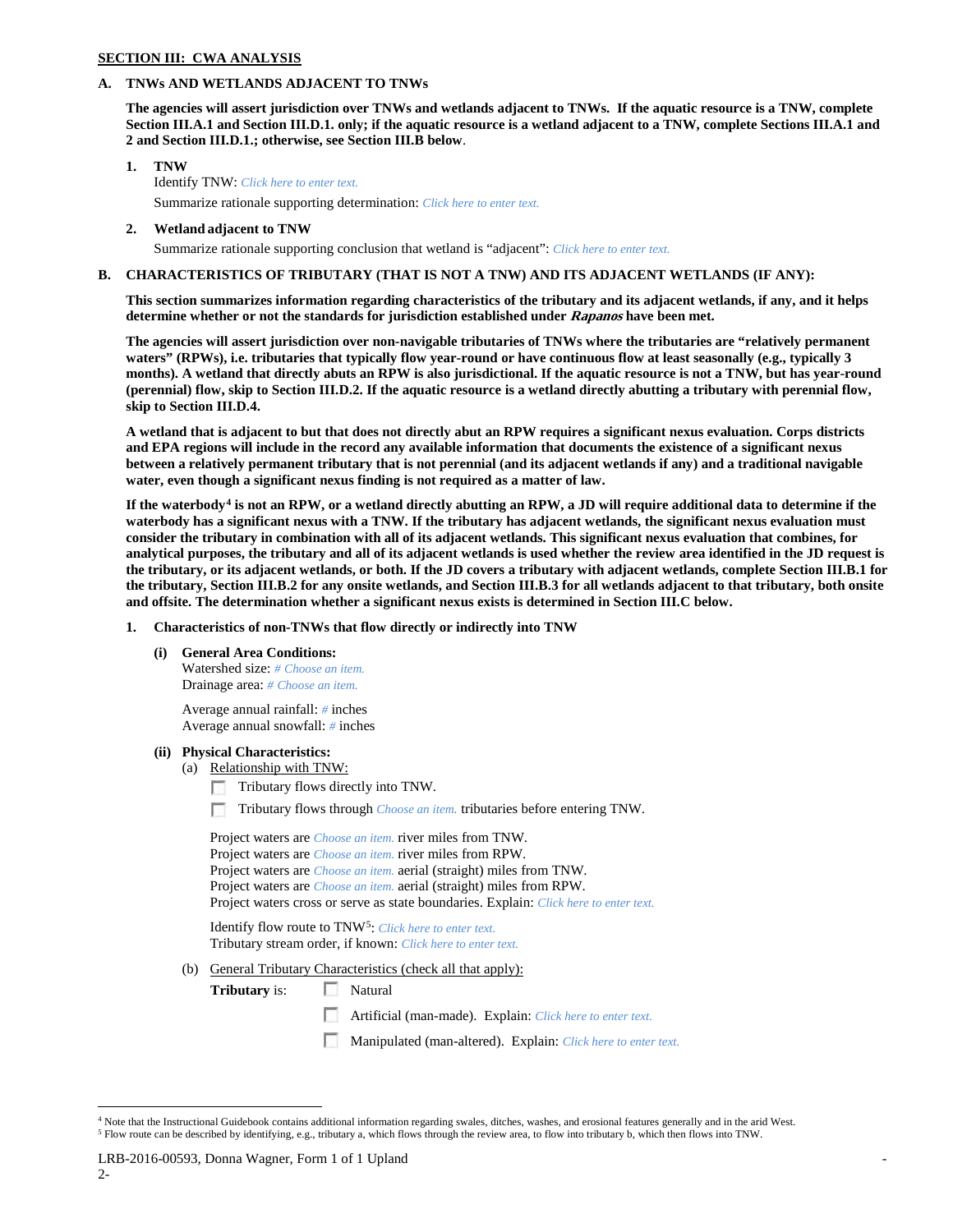|     |                                                                                                                                                                                                                                                           | <b>Tributary</b> properties with respect to top of bank (estimate):<br>Average width: # feet<br>Average depth: # feet<br>Average side slopes: Choose an item.                                                                                                                                                                                                                                        |                                                                                                    |                                                     |                |                                                         |  |                                                                                                                                                                                                                                                                                                            |  |
|-----|-----------------------------------------------------------------------------------------------------------------------------------------------------------------------------------------------------------------------------------------------------------|------------------------------------------------------------------------------------------------------------------------------------------------------------------------------------------------------------------------------------------------------------------------------------------------------------------------------------------------------------------------------------------------------|----------------------------------------------------------------------------------------------------|-----------------------------------------------------|----------------|---------------------------------------------------------|--|------------------------------------------------------------------------------------------------------------------------------------------------------------------------------------------------------------------------------------------------------------------------------------------------------------|--|
|     |                                                                                                                                                                                                                                                           | Primary tributary substrate composition (check all that apply):                                                                                                                                                                                                                                                                                                                                      |                                                                                                    |                                                     |                |                                                         |  |                                                                                                                                                                                                                                                                                                            |  |
|     | L.                                                                                                                                                                                                                                                        | <b>Silts</b>                                                                                                                                                                                                                                                                                                                                                                                         |                                                                                                    | Sands                                               |                |                                                         |  | Concrete                                                                                                                                                                                                                                                                                                   |  |
|     |                                                                                                                                                                                                                                                           | Cobbles                                                                                                                                                                                                                                                                                                                                                                                              |                                                                                                    | Gravel                                              |                |                                                         |  | Muck                                                                                                                                                                                                                                                                                                       |  |
|     |                                                                                                                                                                                                                                                           | Bedrock                                                                                                                                                                                                                                                                                                                                                                                              | L.                                                                                                 | Vegetation. Type/% cover: Click here to enter text. |                |                                                         |  |                                                                                                                                                                                                                                                                                                            |  |
|     |                                                                                                                                                                                                                                                           | Other. Explain: Click here to enter text.                                                                                                                                                                                                                                                                                                                                                            |                                                                                                    |                                                     |                |                                                         |  |                                                                                                                                                                                                                                                                                                            |  |
|     |                                                                                                                                                                                                                                                           | Presence of run/riffle/pool complexes. Explain: Click here to enter text.<br>Tributary geometry: Choose an item.<br>Tributary gradient (approximate average slope): #%                                                                                                                                                                                                                               |                                                                                                    |                                                     |                |                                                         |  | Tributary condition/stability [e.g., highly eroding, sloughing banks]. Explain: Click here to enter text.                                                                                                                                                                                                  |  |
| (c) | Flow:<br>Tributary provides for: Choose an item.<br>Estimate average number of flow events in review area/year: Choose an item.<br>Describe flow regime: Click here to enter text.<br>Other information on duration and volume: Click here to enter text. |                                                                                                                                                                                                                                                                                                                                                                                                      |                                                                                                    |                                                     |                |                                                         |  |                                                                                                                                                                                                                                                                                                            |  |
|     |                                                                                                                                                                                                                                                           | <b>Surface flow is:</b> <i>Choose an item.</i> <b>Characteristics:</b> <i>Click here to enter text.</i>                                                                                                                                                                                                                                                                                              |                                                                                                    |                                                     |                |                                                         |  |                                                                                                                                                                                                                                                                                                            |  |
|     |                                                                                                                                                                                                                                                           | Subsurface flow: Choose an item. Explain findings: Click here to enter text.<br>Dye (or other) test performed: Click here to enter text.                                                                                                                                                                                                                                                             |                                                                                                    |                                                     |                |                                                         |  |                                                                                                                                                                                                                                                                                                            |  |
|     |                                                                                                                                                                                                                                                           | Tributary has (check all that apply):<br>$\Box$ Bed and banks<br>$\Box$ OHWM <sup>6</sup> (check all indicators that apply):<br>$\Box$ clear, natural line impressed on the bank $\Box$<br>shelving<br>$\Box$ vegetation matted down, bent, or absent $\Box$<br>$\Box$ leaf litter disturbed or washed away<br>water staining<br>Discontinuous OHWM. <sup>7</sup> Explain: Click here to enter text. | changes in the character of soil<br>sediment deposition<br>other (list): Click here to enter text. |                                                     |                | the presence of wrack line<br>sediment sorting<br>scour |  | the presence of litter and debris<br>destruction of terrestrial vegetation<br>multiple observed or predicted flow events<br>abrupt change in plant community Click here to enter text.<br>If factors other than the OHWM were used to determine lateral extent of CWA jurisdiction (check all that apply): |  |
|     |                                                                                                                                                                                                                                                           | High Tide Line indicated by:                                                                                                                                                                                                                                                                                                                                                                         |                                                                                                    |                                                     |                |                                                         |  | Mean High Water Mark indicated by:                                                                                                                                                                                                                                                                         |  |
|     |                                                                                                                                                                                                                                                           | oil or scum line along shore objects                                                                                                                                                                                                                                                                                                                                                                 |                                                                                                    |                                                     |                | survey to available datum;                              |  |                                                                                                                                                                                                                                                                                                            |  |
|     |                                                                                                                                                                                                                                                           |                                                                                                                                                                                                                                                                                                                                                                                                      |                                                                                                    | fine shell or debris deposits (foreshore)           | L.             | physical markings;                                      |  |                                                                                                                                                                                                                                                                                                            |  |
|     |                                                                                                                                                                                                                                                           | tidal gauges                                                                                                                                                                                                                                                                                                                                                                                         | physical markings/characteristics                                                                  |                                                     | <b>Taratta</b> |                                                         |  | vegetation lines/changes in vegetation types.                                                                                                                                                                                                                                                              |  |
|     |                                                                                                                                                                                                                                                           |                                                                                                                                                                                                                                                                                                                                                                                                      | other (list): Click here to enter text.                                                            |                                                     |                |                                                         |  |                                                                                                                                                                                                                                                                                                            |  |
|     |                                                                                                                                                                                                                                                           | (iii) Chemical Characteristics:<br><b>Explain:</b> Click here to enter text.<br>Identify specific pollutants, if known: Click here to enter text.                                                                                                                                                                                                                                                    |                                                                                                    |                                                     |                |                                                         |  | Characterize tributary (e.g., water color is clear, discolored, oily film; water quality; general watershed characteristics, etc.).                                                                                                                                                                        |  |
|     |                                                                                                                                                                                                                                                           | (iv) Biological Characteristics. Channel supports (check all that apply):<br>Riparian corridor. Characteristics (type, average width): Click here to enter text.                                                                                                                                                                                                                                     |                                                                                                    |                                                     |                |                                                         |  |                                                                                                                                                                                                                                                                                                            |  |

Wetland fringe. Characteristics: *Click here to enter text.* 

<span id="page-2-1"></span><span id="page-2-0"></span> <sup>6</sup> <sup>6</sup>A natural or man-made discontinuity in the OHWM does not necessarily sever jurisdiction (e.g., where the stream temporarily flows underground, or where the OHWM has been removed by development or agricultural practices). Where there is a break in the OHWM that is unrelated to the waterbody's flow regime (e.g., flow over a rock outcrop or through a culvert), the agencies will look for indicators of flow above and below the break. 7 Ibid.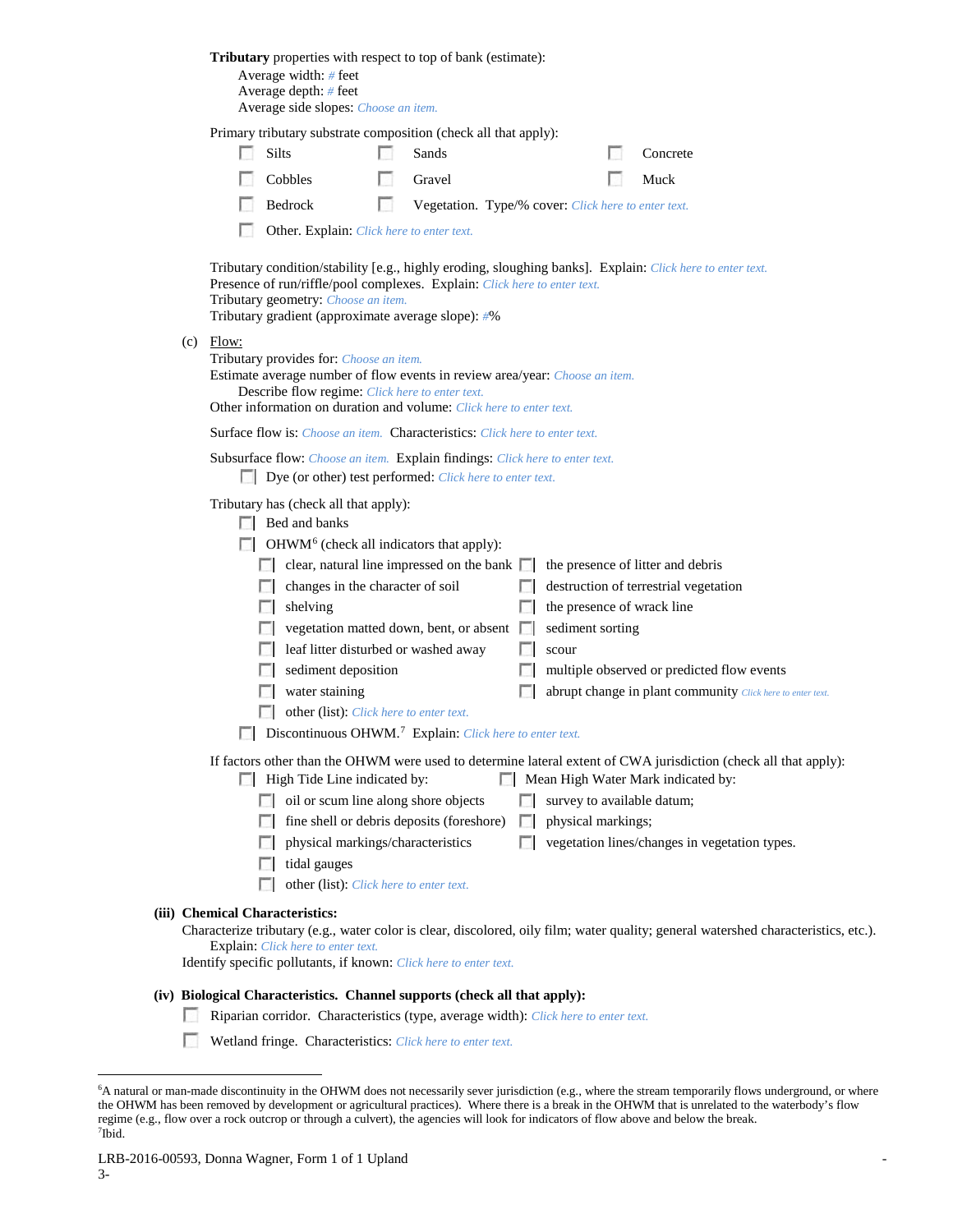- Habitat for:
	- Federally Listed species. Explain findings: *Click here to enter text.*
	- Fish/spawn areas. Explain findings: *Click here to enter text.*
	- Other environmentally-sensitive species. Explain findings: *Click here to enter text.*
	- Aquatic/wildlife diversity. Explain findings: *Click here to enter text.*

#### **2. Characteristics of wetlands adjacent to non-TNW that flow directly or indirectly into TNW**

# **(i) Physical Characteristics:**

- (a) General Wetland Characteristics:
	- Properties: Wetland size: *#* acres Wetland type. Explain: *Click here to enter text.* Wetland quality. Explain: *Click here to enter text.* Project wetlands cross or serve as state boundaries. Explain: *Click here to enter text.*
- (b) General Flow Relationship with Non-TNW:

Flow is: *Choose an item.* Explain: *Click here to enter text.*

Surface flow is: *Choose an item.* Characteristics: *Click here to enter text.*

Subsurface flow: *Choose an item.* Explain findings: *Click here to enter text.* Dye (or other) test performed: *Click here to enter text.*

- (c) Wetland Adjacency Determination with Non-TNW:
	- $\Box$  Directly abutting
	- $\Box$  Not directly abutting
		- Discrete wetland hydrologic connection. Explain: *Click here to enter text.*  $\mathcal{L}$
		- Ecological connection. Explain: *Click here to enter text.* п
		- п Separated by berm/barrier. Explain: *Click here to enter text.*

## (d) Proximity (Relationship) to TNW

Project wetlands are *Choose an item.* river miles from TNW. Project waters are *Choose an item.* aerial (straight) miles from TNW. Flow is from: *Choose an item.* Estimate approximate location of wetland as within the *Choose an item.* floodplain.

#### **(ii) Chemical Characteristics:**

Characterize wetland system (e.g., water color is clear, brown, oil film on surface; water quality; general watershed characteristics; etc.). Explain: *Click here to enter text.*

Identify specific pollutants, if known: *Click here to enter text.*

#### **(iii) Biological Characteristics. Wetland supports (check all that apply):**

- Riparian buffer. Characteristics (type, average width): *Click here to enter text.*
- Vegetation type/percent cover. Explain: *Click here to enter text.*
- **Habitat for:** 
	- Federally Listed species. Explain findings: *Click here to enter text.*
	- Fish/spawn areas. Explain findings: *Click here to enter text.*
	- Other environmentally-sensitive species. Explain findings: *Click here to enter text.*
	- Aquatic/wildlife diversity. Explain findings: *Click here to enter text.*

#### **3. Characteristics of all wetlands adjacent to the tributary (if any)**

All wetland(s) being considered in the cumulative analysis: *Choose an item.* Approximately (*#*) acres in total are being considered in the cumulative analysis.

For each wetland, specify the following:

| Directly abuts? (Y/N) | Size (in acres) | Directly abuts? $(Y/N)$ | Size (in acres) |
|-----------------------|-----------------|-------------------------|-----------------|
|                       |                 |                         |                 |

Summarize overall biological, chemical and physical functions being performed: *Click here to enter text.*

# **C. SIGNIFICANT NEXUS DETERMINATION**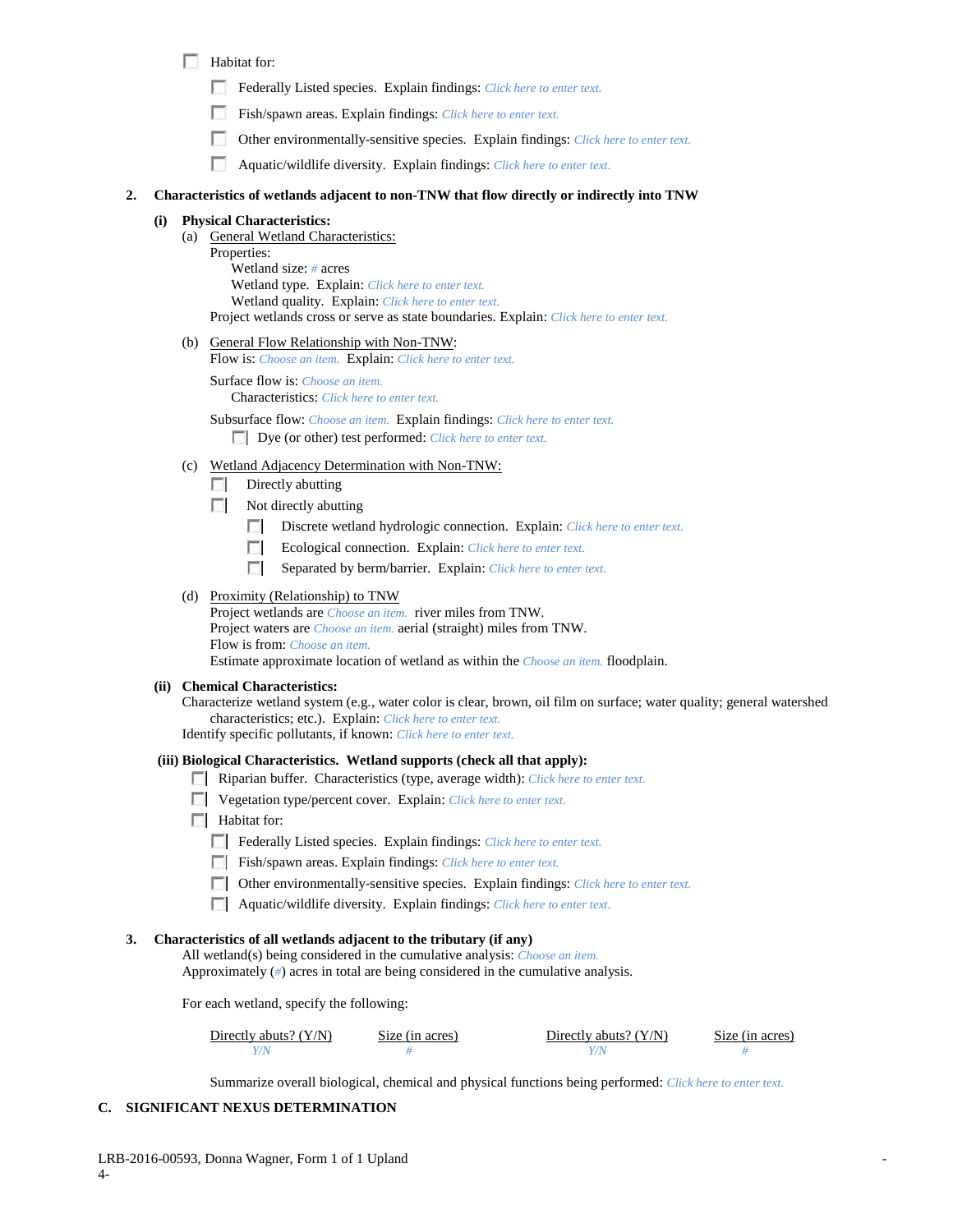**A significant nexus analysis will assess the flow characteristics and functions of the tributary itself and the functions performed by any wetlands adjacent to the tributary to determine if they significantly affect the chemical, physical, and biological integrity of a TNW. For each of the following situations, a significant nexus exists if the tributary, in combination with all of its adjacent wetlands, has more than a speculative or insubstantial effect on the chemical, physical and/or biological integrity of a TNW. Considerations when evaluating significant nexus include, but are not limited to the volume, duration, and frequency of the flow of water in the tributary and its proximity to a TNW, and the functions performed by the tributary and all its adjacent wetlands. It is not appropriate to determine significant nexus based solely on any specific threshold of distance (e.g. between a tributary and its adjacent wetland or between a tributary and the TNW). Similarly, the fact an adjacent wetland lies within or outside of a floodplain is not solely determinative of significant nexus.** 

### **Draw connections between the features documented and the effects on the TNW, as identified in the** *Rapanos* **Guidance and discussed in the Instructional Guidebook. Factors to consider include, for example:**

- Does the tributary, in combination with its adjacent wetlands (if any), have the capacity to carry pollutants or flood waters to TNWs, or to reduce the amount of pollutants or flood waters reaching a TNW?
- Does the tributary, in combination with its adjacent wetlands (if any), provide habitat and lifecycle support functions for fish and other species, such as feeding, nesting, spawning, or rearing young for species that are present in the TNW?
- Does the tributary, in combination with its adjacent wetlands (if any), have the capacity to transfer nutrients and organic carbon that support downstream foodwebs?
- Does the tributary, in combination with its adjacent wetlands (if any), have other relationships to the physical, chemical, or biological integrity of the TNW?

## *Note: the above list of considerations is not inclusive and other functions observed or known to occur should be documented below:*

- **1. Significant nexus findings for non-RPW that has no adjacent wetlands and flows directly or indirectly into TNWs.** Explain findings of presence or absence of significant nexus below, based on the tributary itself, then go to Section III.D: *Click here to enter text.*
- **2. Significant nexus findings for non-RPW and its adjacent wetlands, where the non-RPW flows directly or indirectly into TNWs.** Explain findings of presence or absence of significant nexus below, based on the tributary in combination with all of its adjacent wetlands, then go to Section III.D: *Click here to enter text.*
- **3. Significant nexus findings for wetlands adjacent to an RPW but that do not directly abut the RPW.** Explain findings of presence or absence of significant nexus below, based on the tributary in combination with all of its adjacent wetlands, then go to Section III.D: *Click here to enter text*.

# **D. DETERMINATIONS OF JURISDICTIONAL FINDINGS. THE SUBJECT WATERS/WETLANDS ARE (CHECK ALL THAT APPLY):**

- **1. TNWs and Adjacent Wetlands.** Check all that apply and provide size estimates in review area:
	- TNWs: *#* linear feet *#* width (ft), Or, *#* acres.
	- **Wetlands adjacent to TNWs: # acres.**

# **2. RPWs that flow directly or indirectly into TNWs.**

- Tributaries of TNWs where tributaries typically flow year-round are jurisdictional. Provide data and rationale indicating that tributary is perennial: *Click here to enter text.*.
- $\Box$  Tributaries of TNW where tributaries have continuous flow "seasonally" (e.g., typically three months each year) are jurisdictional. Data supporting this conclusion is provided at Section III.B. Provide rationale indicating that tributary flows seasonally: *Click here to enter text.*.

Provide estimates for jurisdictional waters in the review area (check all that apply):

- **Tributary waters:** # linear feet # width (ft).
- Other non-wetland waters: *#* acres.
	- Identify type(s) of waters: *Click here to enter text.*

# **3 . Non-RPWs[8](#page-4-0) that flow directly or indirectly into TNWs.**

 $\Box$  Waterbody that is not a TNW or an RPW, but flows directly or indirectly into a TNW, and it has a significant nexus with a TNW is jurisdictional. Data supporting this conclusion is provided at Section III.C.

Provide estimates for jurisdictional waters within the review area (check all that apply):

- **Tributary waters:** # linear feet # width (ft).
- Other non-wetland waters: *#* acres. Identify type(s) of waters: *Click here to enter text.*
- **4. Wetlands directly abutting an RPW that flow directly or indirectly into TNWs.**

Wetlands directly abut RPW and thus are jurisdictional as adjacent wetlands.

 $\frac{1}{8}$ See Footnote # 3.

<span id="page-4-0"></span>LRB-2016-00593, Donna Wagner, Form 1 of 1 Upland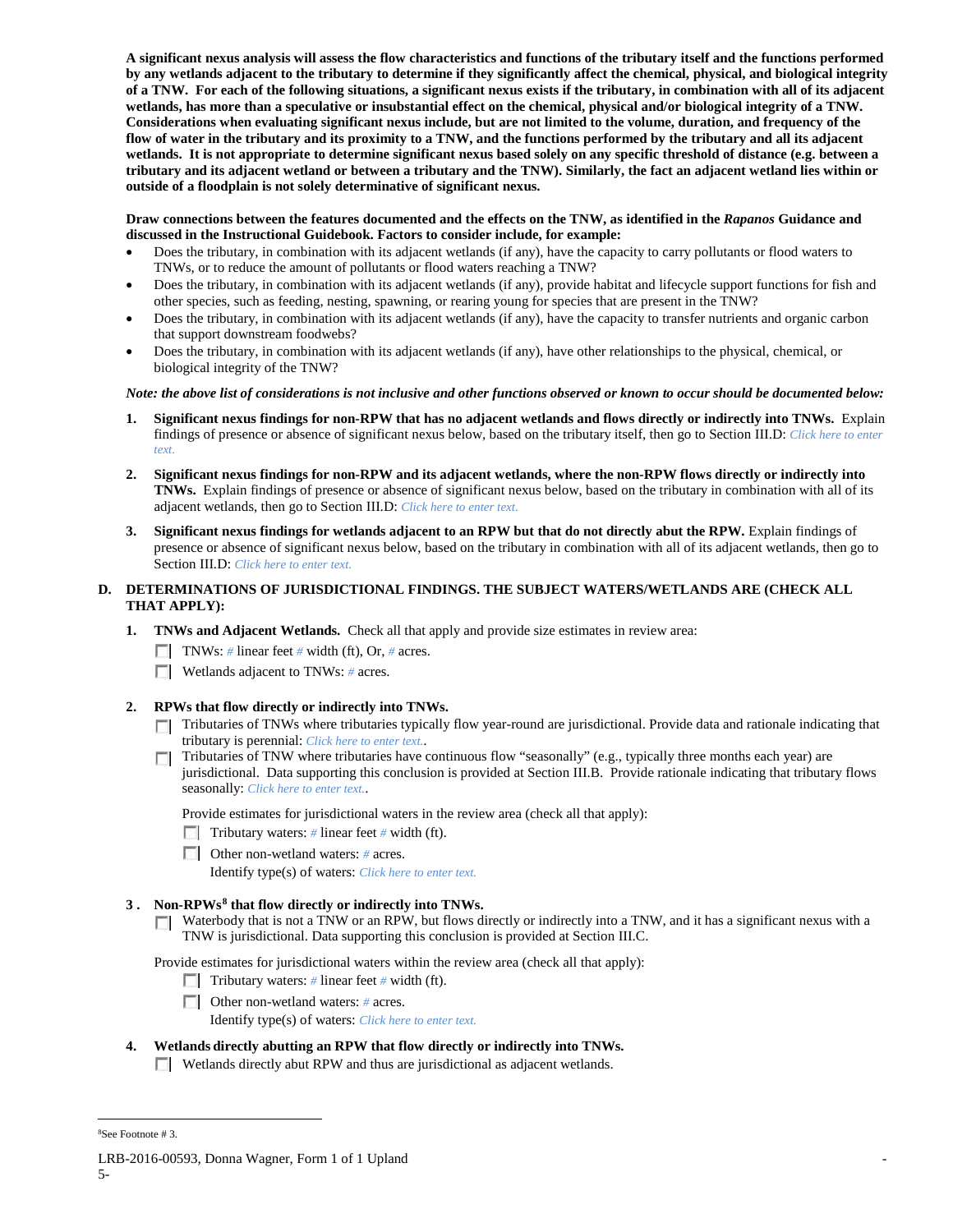- $\Box$  Wetlands directly abutting an RPW where tributaries typically flow year-round. Provide data and rationale indicating that tributary is perennial in Section III.D.2, above. Provide rationale indicating that wetland is directly abutting an RPW: *Click here to enter text.*
- Wetlands directly abutting an RPW where tributaries typically flow "seasonally." Provide data indicating that tributary is seasonal in Section III.B and rationale in Section III.D.2, above. Provide rationale indicating that wetland is directly abutting an RPW: *Click here to enter text.*

Provide acreage estimates for jurisdictional wetlands in the review area: *#* acres.

#### **5. Wetlands adjacent to but not directly abutting an RPW that flow directly or indirectly into TNWs.**

 $\Box$  Wetlands that do not directly abut an RPW, but when considered in combination with the tributary to which they are adjacent and with similarly situated adjacent wetlands, have a significant nexus with a TNW are jurisidictional. Data supporting this conclusion is provided at Section III.C.

Provide acreage estimates for jurisdictional wetlands in the review area: *#* acres.

#### **6. Wetlands adjacent to non-RPWs that flow directly or indirectly into TNWs.**

 $\Box$  Wetlands adjacent to such waters, and have when considered in combination with the tributary to which they are adjacent and with similarly situated adjacent wetlands, have a significant nexus with a TNW are jurisdictional. Data supporting this conclusion is provided at Section III.C.

Provide estimates for jurisdictional wetlands in the review area: *#* acres.

### **7. Impoundments of jurisdictional waters. [9](#page-5-0)**

As a general rule, the impoundment of a jurisdictional tributary remains jurisdictional.

- $\sim$ Demonstrate that impoundment was created from "waters of the U.S.," or
- П Demonstrate that water meets the criteria for one of the categories presented above (1-6), or
- Demonstrate that water is isolated with a nexus to commerce (see E below).

### **E. ISOLATED [INTERSTATE OR INTRA-STATE] WATERS, INCLUDING ISOLATED WETLANDS, THE USE, DEGRADATION OR DESTRUCTION OF WHICH COULD AFFECT INTERSTATE COMMERCE, INCLUDING ANY SUCH WATERS (CHECK ALL THAT APPLY):[10](#page-5-1)**

- which are or could be used by interstate or foreign travelers for recreational or other purposes.
- $\Box$  from which fish or shellfish are or could be taken and sold in interstate or foreign commerce.
- which are or could be used for industrial purposes by industries in interstate commerce.
- Interstate isolated waters.Explain: *Click here to enter text.*
- Other factors.Explain: *Click here to enter text.*

#### **Identify water body and summarize rationale supporting determination:** *Click here to enter text.*

Provide estimates for jurisdictional waters in the review area (check all that apply):

**Tributary waters:** # linear feet # width (ft).

Other non-wetland waters: *#* acres.

Identify type(s) of waters: *Click here to enter text.*

**Wetlands:** # acres.

#### **F. NON-JURISDICTIONAL WATERS, INCLUDING WETLANDS (CHECK ALL THAT APPLY):**

- If potential wetlands were assessed within the review area, these areas did not meet the criteria in the 1987 Corps of Engineers Wetland Delineation Manual and/or appropriate Regional Supplements.
- П Review area included isolated waters with no substantial nexus to interstate (or foreign) commerce.
	- Prior to the Jan 2001 Supreme Court decision in "*SWANCC*," the review area would have been regulated based solely on the г "Migratory Bird Rule" (MBR).
- $\sim$ Waters do not meet the "Significant Nexus" standard, where such a finding is required for jurisdiction. Explain: *Click here to enter text.*
- **D** Other: (explain, if not covered above): *Click here to enter text.*

Provide acreage estimates for non-jurisdictional waters in the review area, where the sole potential basis of jurisdiction is the MBR factors (i.e., presence of migratory birds, presence of endangered species, use of water for irrigated agriculture), using best professional judgment (check all that apply):

- Non-wetland waters (i.e., rivers, streams): *#* linear feet *#* width (ft). г.
- **Lakes/ponds:** # acres.

<sup>&</sup>lt;sup>9</sup> To complete the analysis refer to the key in Section III.D.6 of the Instructional Guidebook.

<span id="page-5-1"></span><span id="page-5-0"></span><sup>&</sup>lt;sup>10</sup> Prior to asserting or declining CWA jurisdiction based solely on this category, Corps Districts will elevate the action to Corps and EPA HQ for review consistent with the process described in the Corps/EPA *Memorandum Regarding CWA Act Jurisdiction Following Rapanos.*